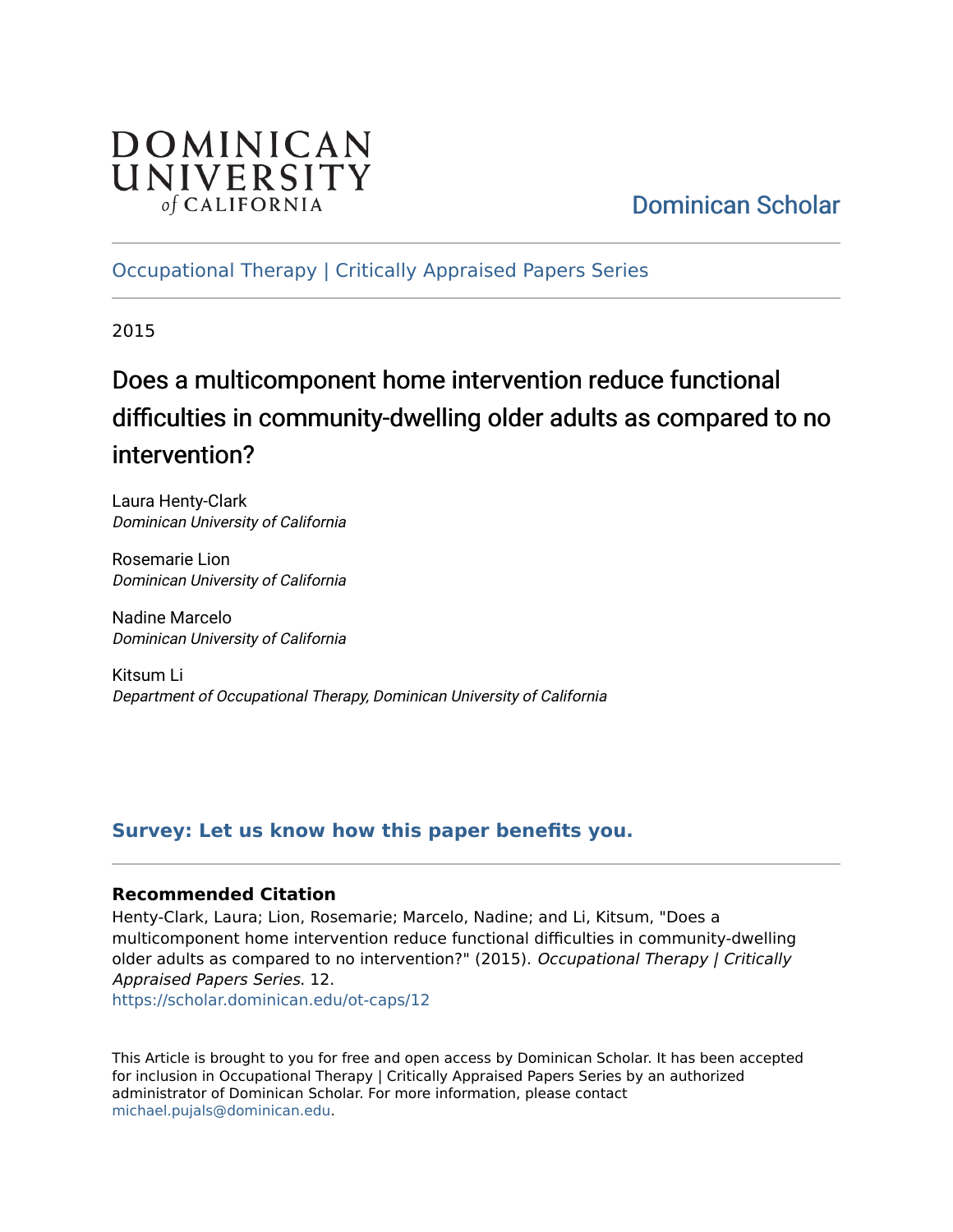# **AOTA Critically Appraised Papers Series**

# **Evidence Exchange**

\*A product of the American Occupational Therapy Association's Evidence-Based Literature Review Project

#### **CRITICALLY APPRAISED PAPER (CAP)**

**Gitlin, L. N., Winter, L., Dennis, M. P., Corcoran, M., Schinfeld, S., & Hauck, W. W. (2006). A randomized trial of a multicomponent home intervention to reduce functional difficulties in older adults.** *Journal of the American Geriatrics Society, 54***(5), 809–816. <http://dx.doi.org/10.1111/j.1532-5415.2006.00703.x>**

#### **CLINICAL BOTTOM LINE:**

Many older adults live with chronic conditions that may affect their ability to safely perform their daily occupations. Small decreases in ability of older adults to function independently can have profound effects, possibly leading to hospitalization, institutionalization, or death. However, preventative home-based interventions for older adults typically are not reimbursed by Medicare or other insurance carriers. This study on intervention effectiveness contributes to a growing body of evidence for providing preventative home-based intervention to older adults to support their abilities to function independently in their communities.

This study examined whether a preventative home-based intervention, including occupational therapy and physical therapy, was effective in reducing functional difficulties in older adults with chronic conditions. The researchers found statistically significant reductions in difficulty in activities of daily living (ADLs) and instrumental activities of daily living (IADLs), with the greatest improvements in bathing and toileting, and a decrease in home fall hazards, in comparison to a no-intervention control group. The effect sizes for all treatment outcomes were small to medium (ranging from 0.19 to 0.26). The intervention participants also showed less difficulty in functional mobility and transfers and increases in self-efficacy and use of functional strategies, but these differences were not statistically significant.

The intervention involved multiple occupational therapy contacts (4 90-minute visits and 1 20 minute telephone contact, plus 3 follow-up telephone calls) and one physical therapy visit (90 minutes). A client-centered occupational therapy process was followed to identify problem areas, analyze client performance, and introduce and reinforce strategies and modifications for improvement in occupational performance. The physical therapist worked on balance, muscle strengthening, and fall recovery techniques. Home modifications to increase home safety were provided as needed, including installation of grab bars, rails, and raised toilet seats. Telephone follow-up was provided to reinforce intervention strategies during the 6 months following the initial intervention period.

This study showed that significant improvements in functioning may be possible with this preventative intervention. However, limitations of the study are substantial. The sole use of selfrating systems for measuring the changes in function does not provide the strength of support that would be provided by verification through more objective assessment tools. Nevertheless,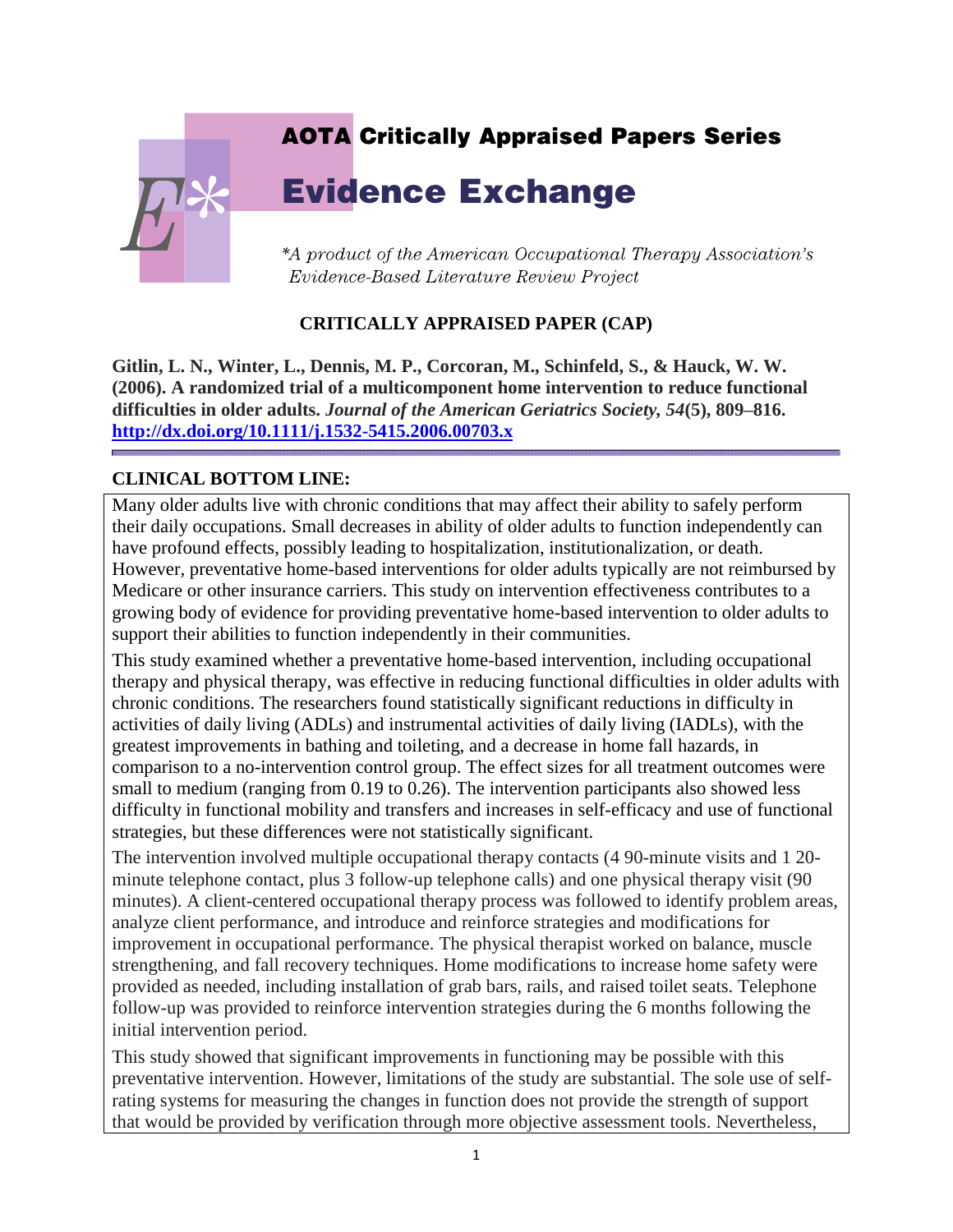the positive results of this study provide evidence of the efficacy of preventative intervention with community-dwelling older adults. This evidence could be particularly useful for occupational therapists who work with older adults as they advocate for insurance coverage for preventative home-based intervention, apply for grants to fund such interventions, or seek evidence to support enhancement of existing home-based interventions with a stronger preventative focus.

### **RESEARCH OBJECTIVE(S)**

List study objectives.

To measure the effectiveness of a home-based preventative intervention, including occupational and physical therapy, in reducing functional difficulties, fear of falling, and home fall hazards, while also increasing confidence and coping strategies in older adults with chronic conditions.

#### **DESIGN TYPE AND LEVEL OF EVIDENCE:**

Level I: Two-group randomized controlled trial

#### **SAMPLE SELECTION**

How were subjects recruited and selected to participate? Please describe.

The participants were recruited for the study through an area agency on aging, media announcements, and posters at senior housing and community settings between 2000 and 2003. Eligibility was determined with a brief telephone screen to interested persons.

#### **Inclusion Criteria**

The older adults included in the study were community-dwelling adults aged 70 or older; cognitively intact (Mini-Mental State Examination score >23); English speaking; not receiving home care; and reported the need for help or difficulties with two IADLs or one or more ADL.

#### **Exclusion Criteria**

The community-dwelling adults excluded from the study were totally dependent, homebound, or were receiving services to address functional problems.

#### **SAMPLE CHARACTERISTICS**

| study)        | $N = (Number of participants taking part in the)$                                |                 | 319 |                       |
|---------------|----------------------------------------------------------------------------------|-----------------|-----|-----------------------|
| #/ $(%)$ Male | Total: 58/(18.2%)                                                                | $\#$ (%) Female |     | Total: $261/(81.8\%)$ |
| Ethnicity     | White: 168/(52.7%)<br>African American: 145/(45.5%)<br><b>Other:</b> $6/(1.8\%)$ |                 |     |                       |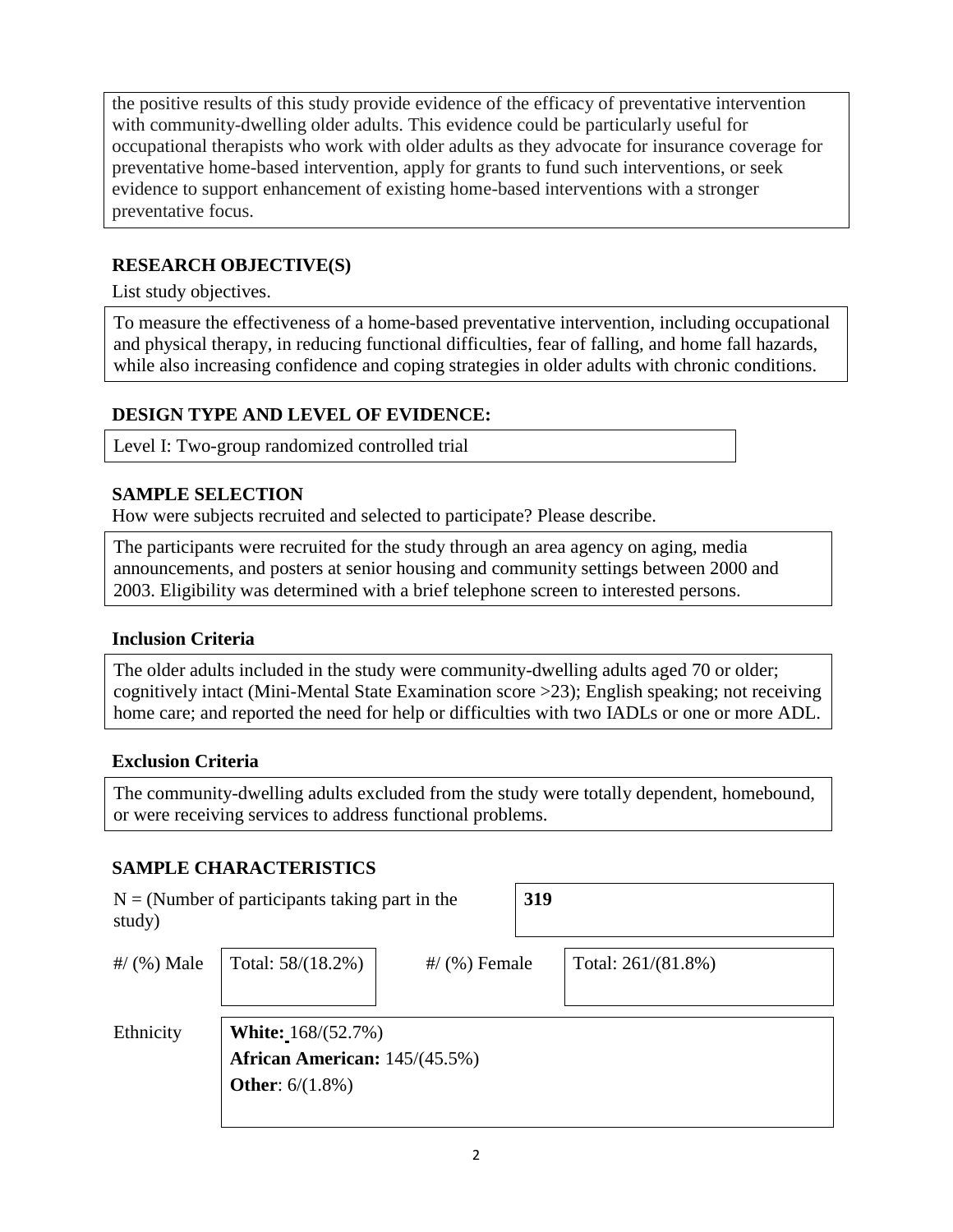| Disease/disability diagnosis | Participants were community-dwelling older adults and<br>reported a mean of 7 health conditions: 84% arthritis, 71% |
|------------------------------|---------------------------------------------------------------------------------------------------------------------|
|                              | hypertension, 43% cataracts or macular degeneration, 39%<br>cardiovascular problems, and 23% diabetes mellitus.     |

# **INTERVENTION(S) AND CONTROL GROUPS**

*Add groups if necessary*

Group 1: Intervention

| Brief description of the<br>intervention     | Intervention was based on the Life Span Theory of Control. The first<br>6 months of intervention consisted of four treatment components for<br>specific targeted functional areas: education and problem solving;<br>home modification; energy conservation techniques; and balance,<br>muscle strengthening, and fall recovery techniques.                                                                                                                                                                                                                                                                                                                                                                                                                                                                                                                                                                                                                                                                                                                                                                                                                                                                                                                                                         |
|----------------------------------------------|-----------------------------------------------------------------------------------------------------------------------------------------------------------------------------------------------------------------------------------------------------------------------------------------------------------------------------------------------------------------------------------------------------------------------------------------------------------------------------------------------------------------------------------------------------------------------------------------------------------------------------------------------------------------------------------------------------------------------------------------------------------------------------------------------------------------------------------------------------------------------------------------------------------------------------------------------------------------------------------------------------------------------------------------------------------------------------------------------------------------------------------------------------------------------------------------------------------------------------------------------------------------------------------------------------|
|                                              | The occupational therapist identified participants' problem areas<br>during the initial meeting and evaluated the participants' safety and<br>possible barriers to performance for each identified problem area.<br>Subsequent sessions included providing strategies and equipment<br>options to help overcome performance difficulties. During the fourth<br>session, a physical therapist provided fall recovery techniques and<br>balance and muscle strengthening. An occupational therapist<br>conducted the fifth session over the telephone to reinforce strategy<br>use. Home modifications were installed from the area agency on<br>aging and the occupational therapist conducted the final session to<br>review problem solving and strategy use, as well as provide<br>resources and education. In the following 6 months, the occupational<br>therapist made three additional telephone calls to reinforce strategies<br>that were previously provided and a home visit was provided for<br>closure.<br>This program differed from traditional home care because the<br>intervention addressed participants' prioritized problem areas.<br>Traditional home care, on the other hand, focuses on areas that<br>health professionals identify which may not reflect client priorities. |
| How many participants<br>in the group?       | 160 participants                                                                                                                                                                                                                                                                                                                                                                                                                                                                                                                                                                                                                                                                                                                                                                                                                                                                                                                                                                                                                                                                                                                                                                                                                                                                                    |
| Where did the<br>intervention take<br>place? | Intervention took place in the participants' homes.                                                                                                                                                                                                                                                                                                                                                                                                                                                                                                                                                                                                                                                                                                                                                                                                                                                                                                                                                                                                                                                                                                                                                                                                                                                 |
| Who delivered?                               | Occupational therapists and physical therapist                                                                                                                                                                                                                                                                                                                                                                                                                                                                                                                                                                                                                                                                                                                                                                                                                                                                                                                                                                                                                                                                                                                                                                                                                                                      |
| How often?                                   | The first 6 months included 5 90-minute visits, which consisted of 1<br>physical therapy visit, 4 occupational therapy visits, and 1 20-minute<br>telephone contact. During the last 6 months, participants received 3<br>telephone calls from the occupational therapist, followed by a final<br>home visit.                                                                                                                                                                                                                                                                                                                                                                                                                                                                                                                                                                                                                                                                                                                                                                                                                                                                                                                                                                                       |
| For how long?                                | 12 months                                                                                                                                                                                                                                                                                                                                                                                                                                                                                                                                                                                                                                                                                                                                                                                                                                                                                                                                                                                                                                                                                                                                                                                                                                                                                           |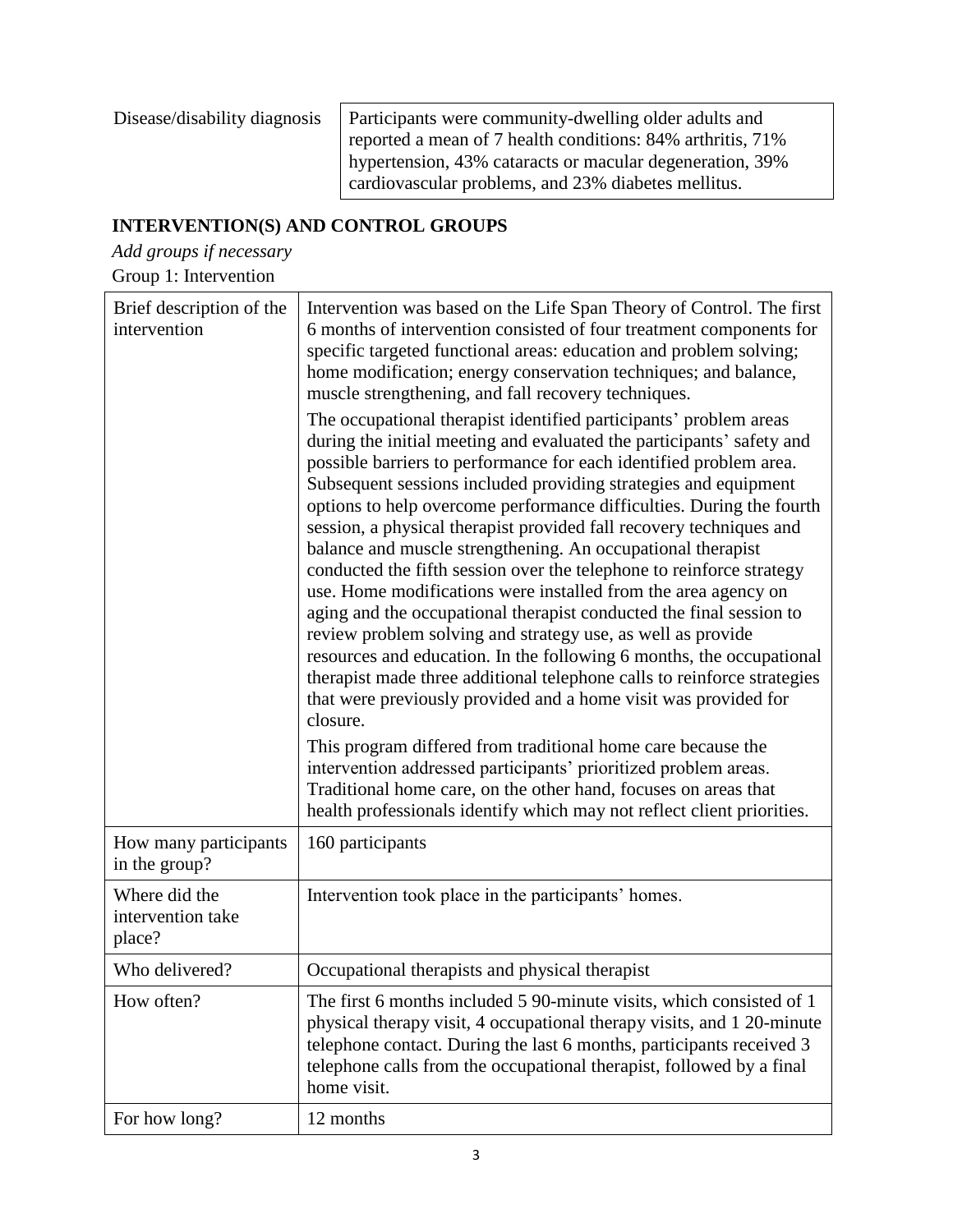Group 2: Control group

| Brief description of the<br>intervention     | Participants were given educational materials on home safety and<br>safe performance techniques at the end of the study. |
|----------------------------------------------|--------------------------------------------------------------------------------------------------------------------------|
| How many participants<br>in the group?       | 159 participants                                                                                                         |
| Where did the<br>intervention take<br>place? | Baseline interviews were completed at the participants' homes.                                                           |
| Who Delivered?                               | Not stated                                                                                                               |
| How often?                                   | Not stated                                                                                                               |
| For how long?                                | 12 months                                                                                                                |

#### Intervention Biases: *Check yes, no, or NR and explain, if needed.*

#### Contamination:

| <b>YES</b><br>ىسا           | $\sqrt{ }$<br>comment: C |
|-----------------------------|--------------------------|
| N <sub>O</sub><br>19 U<br>ᆸ |                          |
| Χ<br><b>NR</b>              |                          |

# Co-intervention:

| YES <b>X</b>        | Comment:                                                                                                                                    |
|---------------------|---------------------------------------------------------------------------------------------------------------------------------------------|
| $NO \square$<br>NR. | Yes, participants might have other interventions such as medication changes<br>addressing their various conditions during the study period. |
|                     |                                                                                                                                             |

#### Timing:

| YES ⊠         | Comment:                                                                      |
|---------------|-------------------------------------------------------------------------------|
| NO.<br>$\Box$ | A period of 12 months of intervention may lead to maturation because the      |
| NR.           | natural process of physical and cognitive decline may occur with older adults |
|               | over the course of the study.                                                 |
|               |                                                                               |

# Site:

| YES <b>X</b> | Comment:                                                                         |
|--------------|----------------------------------------------------------------------------------|
| $NO$ $\Box$  | Because intervention was carried out in individual participants' homes, site     |
| NR.          | bias may be present because it may result in a higher level of satisfaction that |
|              | favors the intervention group.                                                   |

## Use of different therapists to provide intervention:

| YES <b>X</b> | Comment:                                                                   |
|--------------|----------------------------------------------------------------------------|
| NO.          | The licensed occupational and physical therapists received 35 hours of     |
| NR.          | training, and treatment implementations were monitored. They also attended |
|              | supervision meetings every other week and investigators reviewed and       |
|              | provided feedback to the therapists after receiving their taped sessions.  |
|              | However, results could have been influenced because intervention styles    |
|              | may have been difficult to control.                                        |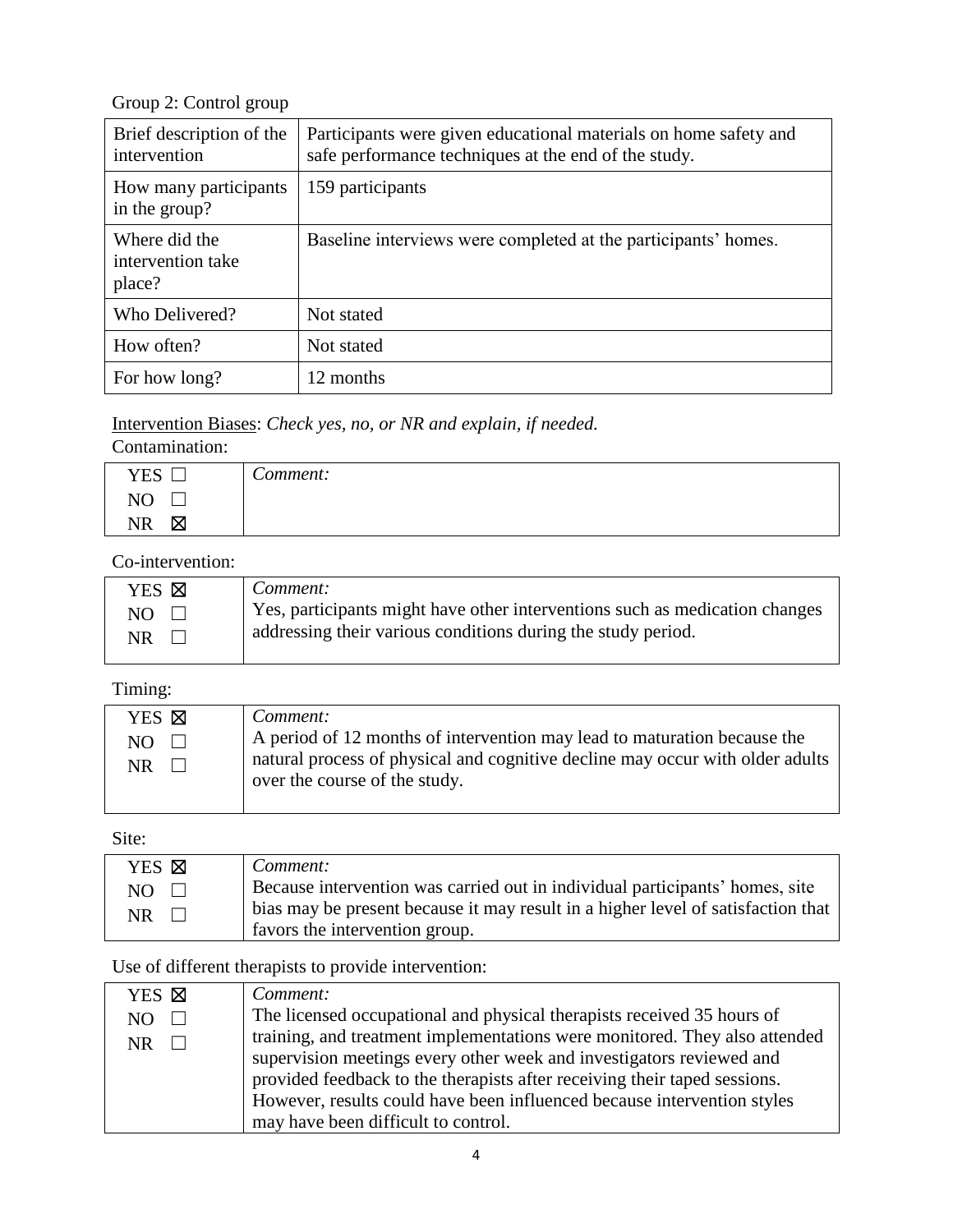# **MEASURES AND OUTCOMES**

Complete for each measure relevant to occupational therapy:

Measure 1:

| Name/type of<br>measure used: | Standardized self-report of ADLs, mobility/transferring, IADL                       |  |  |
|-------------------------------|-------------------------------------------------------------------------------------|--|--|
|                               |                                                                                     |  |  |
| What outcome                  | The self-report measured the participants' perceived difficulty on a                |  |  |
| was measured?                 | 5-point scale from $1 =$ "no difficulty" to $5 =$ "unable to do because of          |  |  |
|                               | health problems." The mean of all six items in each category represented            |  |  |
|                               | the difficulty index for each category. ADLs included upper body                    |  |  |
|                               | dressing, lower body dressing, grooming, bathing/showering, toileting,              |  |  |
|                               | and feeding. Mobility/transfer included getting in/out of car, walking              |  |  |
|                               | indoors, walking 1 block, climbing 1 flight of stairs, moving in/out of             |  |  |
|                               | chair, and moving in/out of bed. IADLs included light housework,                    |  |  |
|                               | shopping, preparing meals, managing money, telephone use, and taking                |  |  |
|                               | medication. Cronbach alpha scores were reported as measures of internal             |  |  |
|                               | consistency: ADL (Cronbach $\alpha$ = 0.67), functional mobility (Cronbach $\alpha$ |  |  |
|                               | $= 0.68$ ), IADL (Cronbach $\alpha = 0.58$ ).                                       |  |  |
| Is the measure                | NO I<br>$NR \boxtimes$<br>YES                                                       |  |  |
| reliable?                     |                                                                                     |  |  |
| Is the measure                | YES $\Box$<br>$NR \boxtimes$<br>$NO \Box$                                           |  |  |
| valid?                        |                                                                                     |  |  |
| When is the                   | Three times: at baseline, 6 months, and 12 months                                   |  |  |
| measure used?                 |                                                                                     |  |  |

### Measure 2:

| Name/type of   |                                                                              |                                                   | Tinetti and colleagues' Falls Efficacy Scale and three items from Powell   |
|----------------|------------------------------------------------------------------------------|---------------------------------------------------|----------------------------------------------------------------------------|
| measure used:  | and colleagues' Activities-Specific Balance Confidence Scale (confident      |                                                   |                                                                            |
|                | walking, up/down stairs, bending/picking up slipper from floor, getting      |                                                   |                                                                            |
|                | into /out of car without falling)                                            |                                                   |                                                                            |
| What outcome   |                                                                              |                                                   | These standardized self-report scales measured the participants' perceived |
| was measured?  | fear of falling. For each item, participant rated their fear of falling on a |                                                   |                                                                            |
|                | 10-point Likert scale. The mean of the total across 13 items represented     |                                                   |                                                                            |
|                | the falling index. Cronbach alpha score was reported as measure of           |                                                   |                                                                            |
|                |                                                                              | internal consistency: Cronbach $\alpha = 0.93$    |                                                                            |
| Is the measure | YES $\square$                                                                | NO LI                                             | $NR \boxtimes$                                                             |
| reliable?      |                                                                              |                                                   |                                                                            |
| Is the measure | YES $\square$                                                                | $NO+$                                             | $NR$ $\boxtimes$                                                           |
| valid?         |                                                                              |                                                   |                                                                            |
| When is the    |                                                                              | Three times: at baseline, 6 months, and 12 months |                                                                            |
| measure used?  |                                                                              |                                                   |                                                                            |

### Measure 3:

| Name/type of  | The Home Environmental Assessment Protocol (HEAP)                           |
|---------------|-----------------------------------------------------------------------------|
| measure used: |                                                                             |
| What outcome  | This assessment was used to identify 106 potential tripping and falling     |
| was measured? | hazards (e.g., torn carpets, glare, lack of grab bars) via observation. The |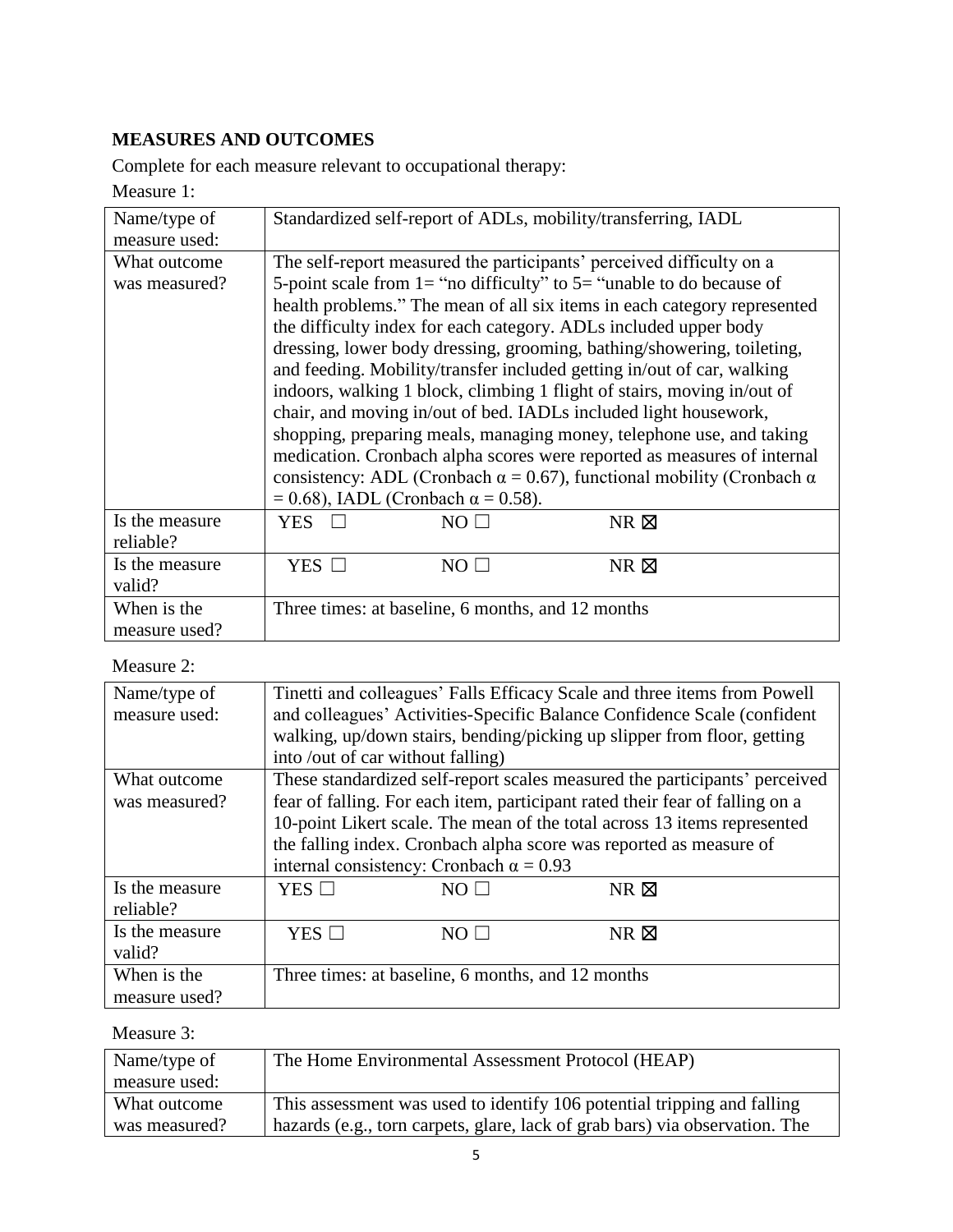|                             | home hazard index represented the sum of potentially unsafe conditions.<br>Cronbach alpha score was reported as measure of internal consistency:<br>Cronbach $\alpha$ = 0.71. |            |                |
|-----------------------------|-------------------------------------------------------------------------------------------------------------------------------------------------------------------------------|------------|----------------|
| Is the measure<br>reliable? | YES <sup><math>\boxtimes</math></sup>                                                                                                                                         | $NO \perp$ | $NR$           |
| Is the measure<br>valid?    | $YES$ $\square$                                                                                                                                                               | NO $\Box$  | $NR \boxtimes$ |
| When is the                 | Twice: at baseline and 6 months                                                                                                                                               |            |                |
| measure used?               |                                                                                                                                                                               |            |                |

#### Measure 4:

| Name/type of<br>measure used: |                                                                                                                                                                                                                                                                                                                                                                      | Self-report of control-oriented strategies        |                  |
|-------------------------------|----------------------------------------------------------------------------------------------------------------------------------------------------------------------------------------------------------------------------------------------------------------------------------------------------------------------------------------------------------------------|---------------------------------------------------|------------------|
| What outcome<br>was measured? | This investigator-developed assessment measured the participants' use of<br>adaptive behavioral, cognitive, and environmental strategies on a 4-point<br>scale. The average of the total across all 8 items represented the<br>controlled-oriented strategy index. Cronbach alpha score was reported as<br>measure of internal consistency: Cronbach $\alpha$ =0.69. |                                                   |                  |
| Is the measure<br>reliable?   | YES $\Box$                                                                                                                                                                                                                                                                                                                                                           | NO LI                                             | $NR$ $\boxtimes$ |
| Is the measure<br>valid?      | YES $\square$                                                                                                                                                                                                                                                                                                                                                        | NOT                                               | $NR$ $\boxtimes$ |
| When is the<br>measure used?  |                                                                                                                                                                                                                                                                                                                                                                      | Three times: at baseline, 6 months, and 12 months |                  |

#### Measurement Biases

Were the evaluators blind to treatment status? *Check yes, no, or NR, and if no, explain*.

| YES <b>X</b> | Comment:                                                          |
|--------------|-------------------------------------------------------------------|
| NO           | The trained interviewers were blind to group assignment and study |
| NR           | hypotheses.                                                       |

Recall or memory bias. *Check yes, no, or NR, and if yes, explain*.

| YES <b>X</b> | Comment:                                                                       |
|--------------|--------------------------------------------------------------------------------|
| $NO \square$ | Self-reports are inherently subjective. This is further compounded by having   |
| $NR \Box$    | participants reflect back on a longer time period, a period of 6 to 12 months, |
|              | which additionally may skew or obscure the participants' memories.             |

#### Others (list and explain):

#### **RESULTS**

List key findings based on study objectives

Include statistical significance where appropriate  $(p < 0.05)$ Include effect size if reported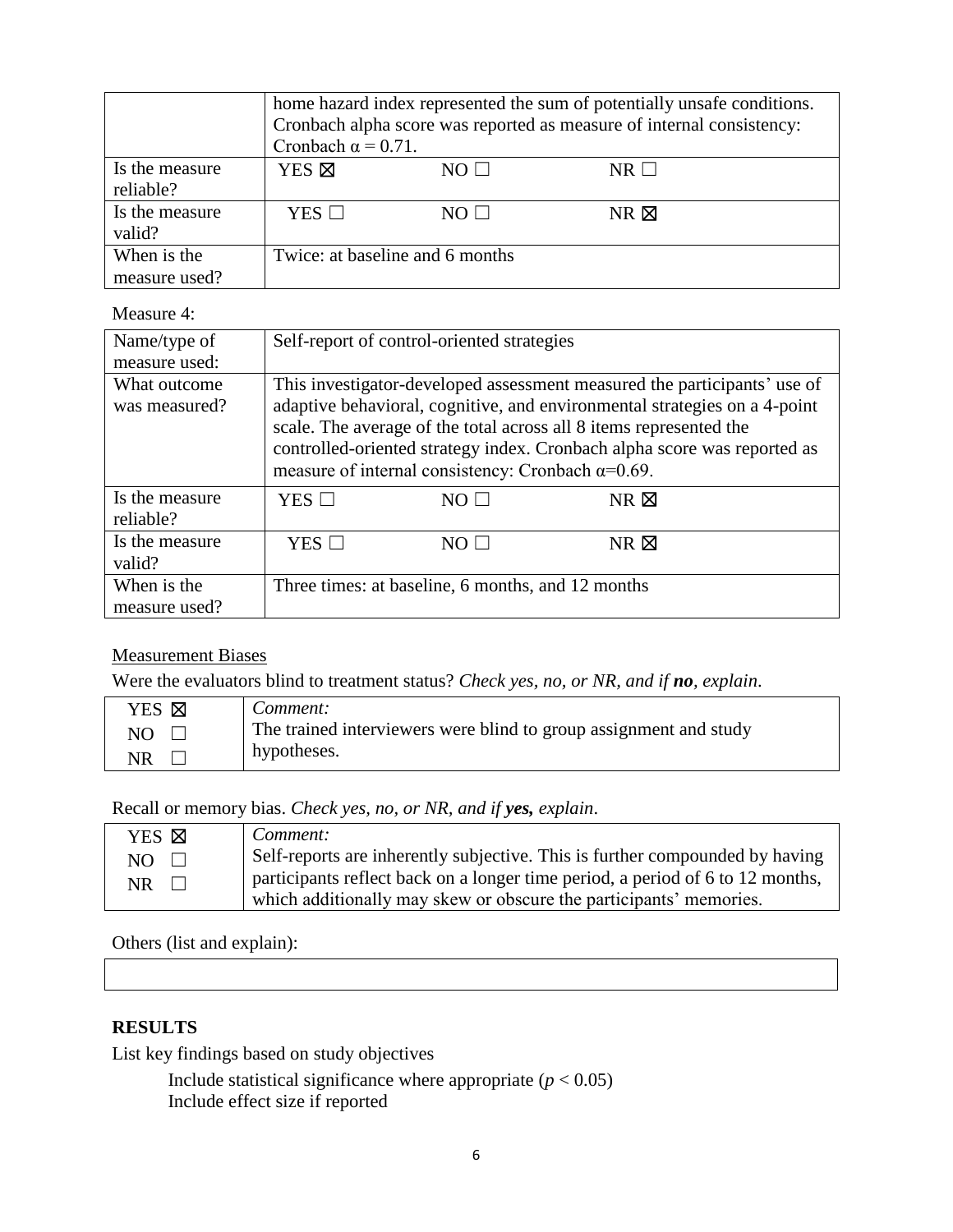After 6 months, the participants in the intervention group, when compared with the participants of the control group, had statistically significant reductions in difficulty with IADLs: *p* = .04, 95% CI [-.28, .00] and ADLs, *p* =.03, CI [-.24, -.01]. The largest reduction was in bathing,  $p = 0.02$ ,  $95\%$  CI [ $-.52$ ,  $-.06$ ], and toileting,  $p = .049$ , CI [ $-.35$ , .00]. The intervention participants showed less difficulty in the mobility/transfer scores, but the difference was not statistically significant.

The intervention participants further indicated increased self-efficacy,  $p = .03,95\%$  CI [.02, .27]; higher use of control-oriented strategies,  $p = .009$ , CI [.03, .22]; reduced fear of falling,  $p = .001$ , CI [.26, .96]; and had fewer home hazards, especially in the bathrooms,  $p = .05$ , CI  $[-3.06-.00]$ .

Additionally, a greater proportion of the intervention participants improved in 11 of the 18 specific activities as compared to the control participants, with statistical significance for bathing,  $p = .04$ , grooming,  $p = .04$ , and preparing meals,  $p = .02$ . Furthermore, at 12 months, most of the benefits were retained. For three of the five primary outcomes (ADL and IADL functional difficulty, fear of falling) and for two secondary outcomes (home hazards and control-oriented strategy use), the results were similar to the 6-month outcomes. However, function-related self-efficacy dropped to half of the 6-month mark.

Effect size for all treatment outcomes were small to medium (ranging from 0.19 to 0.26).

The total cost for the 6-month intervention per intervention participant was \$1,222. The average cost for equipment and home modification, including devices, delivery, and installation, was \$439. The therapy cost was \$783 based on the Medicare reimbursement schedule for home care services (\$25 per 15-minute therapeutic unit).

Was this study adequately powered (large enough to show a difference)? *Check yes, no, or NR, and if no, explain*.

| YES <b>N</b>  | Comment:                                                                   |
|---------------|----------------------------------------------------------------------------|
| $NO \square$  | Statistical calculations based on 90% power to detect medium effects in    |
| $\Box$<br>NR. | primary outcomes resulted in the need of 190 subjects. This study finished |
|               | with 285 total participants.                                               |

Were appropriate analytic methods used? *Check yes, no, or NR, and if no, explain*.

| YES ⊠          | $\sqrt{ }$<br>Comment: |
|----------------|------------------------|
| N <sub>O</sub> |                        |
| NR             |                        |

Were statistics appropriately reported (in written or table format)? *Check yes or no, and if no, explain*.

| <b>VEC</b><br>⊠<br>سد             | omment: |
|-----------------------------------|---------|
| $\overline{ }$<br>m. 1<br>יי<br>◝ |         |

Was the percent/number of subjects/participants who dropped out of the study reported?

| Y ES- |  |
|-------|--|
| NO.   |  |